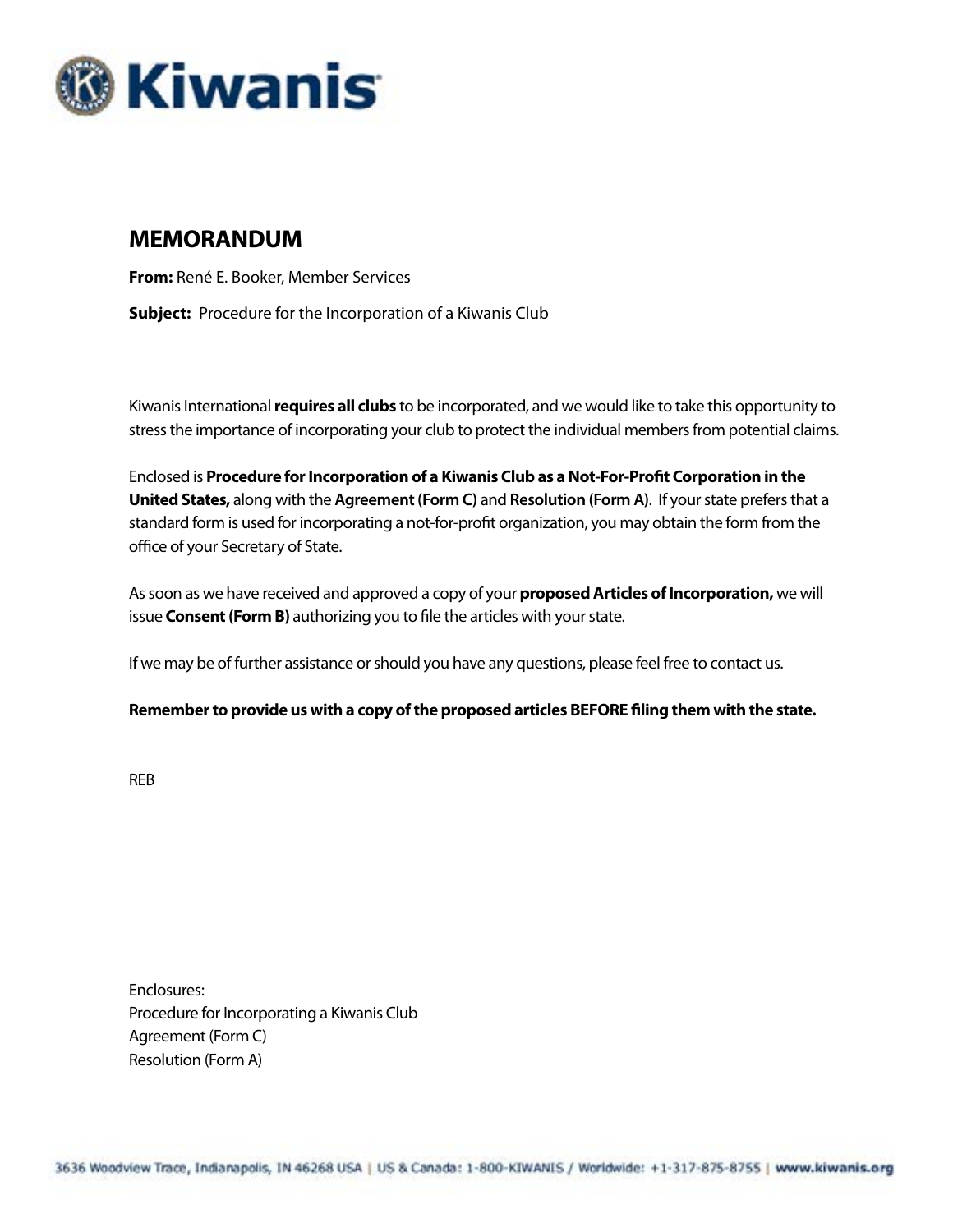## AGREEMENT **(FORM "C")**

## *Not-for-profit corporation (U.S.)*

| <b>THIS AGREEMENT</b> made this | day of | , on behalf of the members of the                                                       |
|---------------------------------|--------|-----------------------------------------------------------------------------------------|
| KIWANIS CLUB OF                 |        | a corporation under the laws of the State                                               |
| οf                              |        | , party of the first part hereinafter known as "the club," and KIWANIS INTERNATIONAL, a |

corporation under the laws of the State of Indiana, party of the second part hereinafter known as "the corporation."

 **THAT WHEREAS,** the corporation has been incorporated to protect its name and organization and to promote its purposes;

 **AND WHEREAS,** the club has been incorporated with the consent of the corporation, which consent was conditional upon the club's agreeing to observe and to be bound by the name, organization, and purposes thereof:

 **NOW THEREFORE,** in consideration of the foregoing and of the mutual covenants and agreements herein contained, it is hereby agreed as follows:

- **1.** The club hereby specifically acknowledges and agrees that it is affiliated with the corporation and intends to continue such affiliation, and that it and its members will at all times recognize, abide by, and observe as effectively binding upon itself and its members the Bylaws of Kiwanis International now in force or as hereafter amended, and that it will from time to time, upon request of the corporation, amend its bylaws to conform to those of Kiwanis International.
- **2.** The club further covenants and agrees that whenever required by the corporation, it will dissolve or change its form of organization, and that no amendments to the articles of incorporation or change in the purposes of the club will be made without the consent of thecorporation.
- **3.** The corporation covenants and agrees that it will not at any time seek to enforce against the club any obligations, duties, or liabilities inconsistent with the Bylaws of Kiwanis International.

**IN WITNESS, WHEREOF** the parties hereto have caused these presents to be signed by their duly signed by their duly authorized officers, and their respective corporate seals to be hereunto affixed.

#### **KIWANIS CLUB OF**

#### **KIWANIS INTERNATIONAL**

|        |           | By<br>PRESIDENT                                                         |
|--------|-----------|-------------------------------------------------------------------------|
| By     | PRESIDENT | Attest<br>RENÉ E. BOOKER, MEMBER SERVICES                               |
| Attest | SECRETARY | Dated this ________<br>day of ________________________                  |
|        |           | <b><i>MANAR</i></b><br>a a shekara<br><b>Contract Contract Contract</b> |

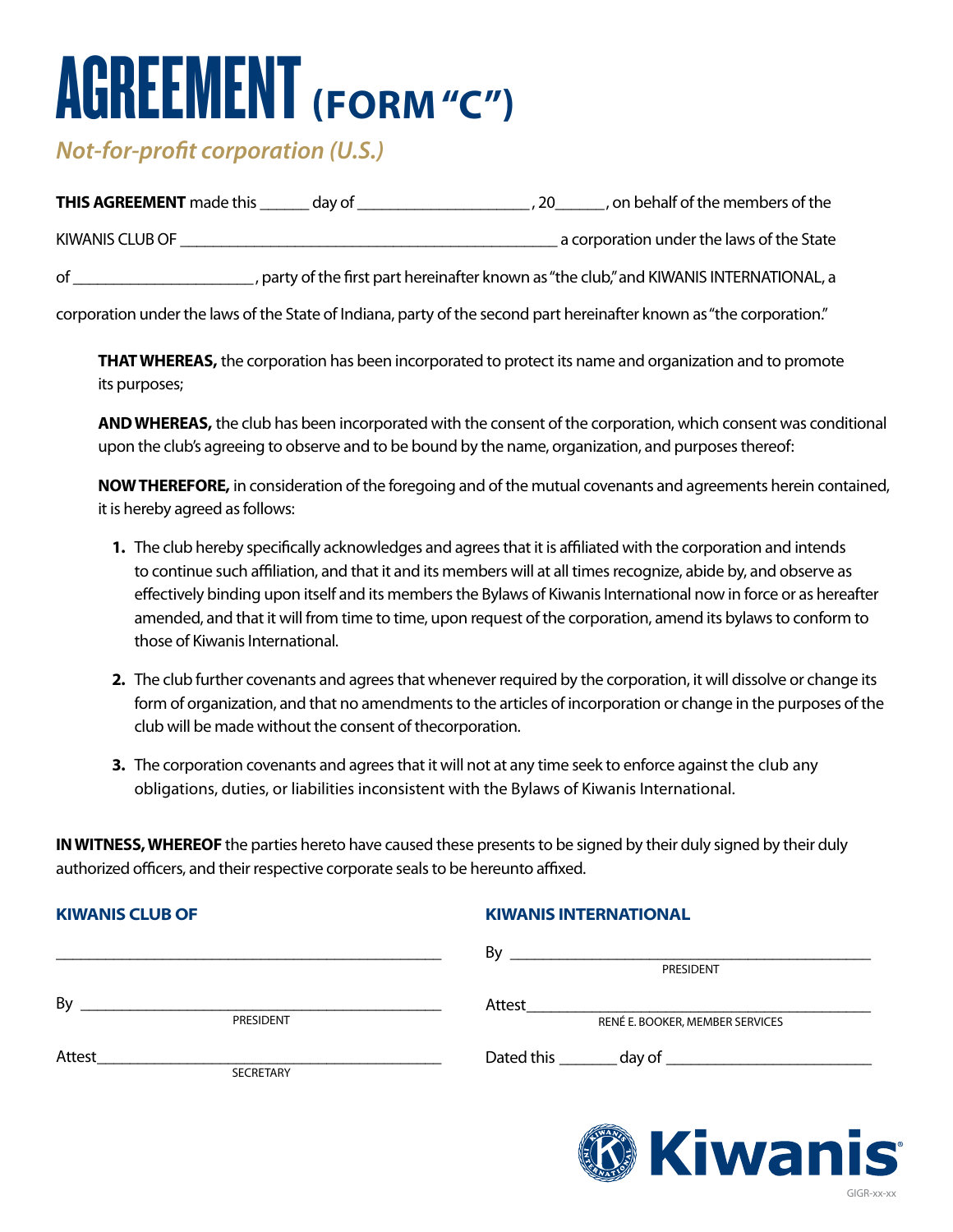# RESOLUTION **(FORM "A")**

*The following resolution is to be adopted by a two-thirds (2/3) vote of the active, privileged, and senior members of the club in attendance at a meeting at which a quorum is present.*

**WHEREAS,** the Kiwanis Club of \_\_\_\_\_\_\_\_\_\_\_\_\_\_\_\_\_\_\_\_\_\_\_\_\_\_\_\_\_\_\_\_\_\_\_\_\_\_\_\_\_\_\_\_\_\_\_\_\_\_\_is affiliated as a club with

Kiwanis International and it is the expressed desire of two-thirds (2/3) of the members to incorporate the club,

**NOW THEREFORE BE IT RESOLVED** that two-thirds (2/3) of the majority membership who are members of this club in good standing, be and they hereby are authorized as incorporators to take such steps as may be necessary to organize a corporation without stock and not for profit, under the laws of the State of \_\_\_\_\_\_\_\_\_\_\_\_\_\_\_\_\_\_\_\_\_\_\_\_\_\_\_\_\_\_\_ which will continue in corporate form the Kiwanis Club of \_\_\_\_\_\_\_\_\_\_\_\_\_\_\_\_\_\_\_\_\_\_\_\_\_\_\_\_\_\_\_\_\_\_\_\_\_\_\_\_ with all its present rights and privileges, and

**BE IT FURTHER RESOLVED** that prior to undertaking such incorporation, this club and said incorporators will procure consent to such a corporation from Kiwanis International and, as a condition thereof, agrees that the proposed corporation will continue its affiliation with Kiwanis International; that the proposed corporation and its members will at all times abide by the Bylaws of Kiwanis International now in force or as hereafter amended, and will comply with all conditions and requirements which Kiwanis International may prescribe; and

**BE IT FURTHER RESOLVED** that whenever requested by the Board of Trustees of Kiwanis International, the proposed corporation will dissolve or change its form of organization, and that no change in the corporate structure or in the purposes and powers of the proposed corporation will be made without the consent of Kiwanis International, and

**BE IT FURTHER RESOLVED** that upon incorporation (approval/confirmation from the state), the officers of this club are hereby authorized and directed forthwith to cause the incorporated club to enter into an agreement with Kiwanis International as set forth in Form "C" attached hereto (Form C to be submitted with State confirmation).

#### **CERTIFICATION**

**I hereby certify that the foregoing resolution was adopted by vote of at least two-thirds of the active,** 

**privileged, and senior members present at a meeting on \_\_\_\_\_\_\_\_\_\_\_\_\_\_\_\_\_\_\_\_\_\_\_\_\_\_\_ at which a quorum was** 

**present and that notice of this proposed action was given the membership at least two weeks in advance.**

**SECRETARY** 

\_\_\_\_\_\_\_\_\_\_\_\_\_\_\_\_\_\_\_\_\_\_\_\_\_\_\_\_\_\_\_\_\_\_\_\_\_\_\_\_\_\_\_\_\_\_\_

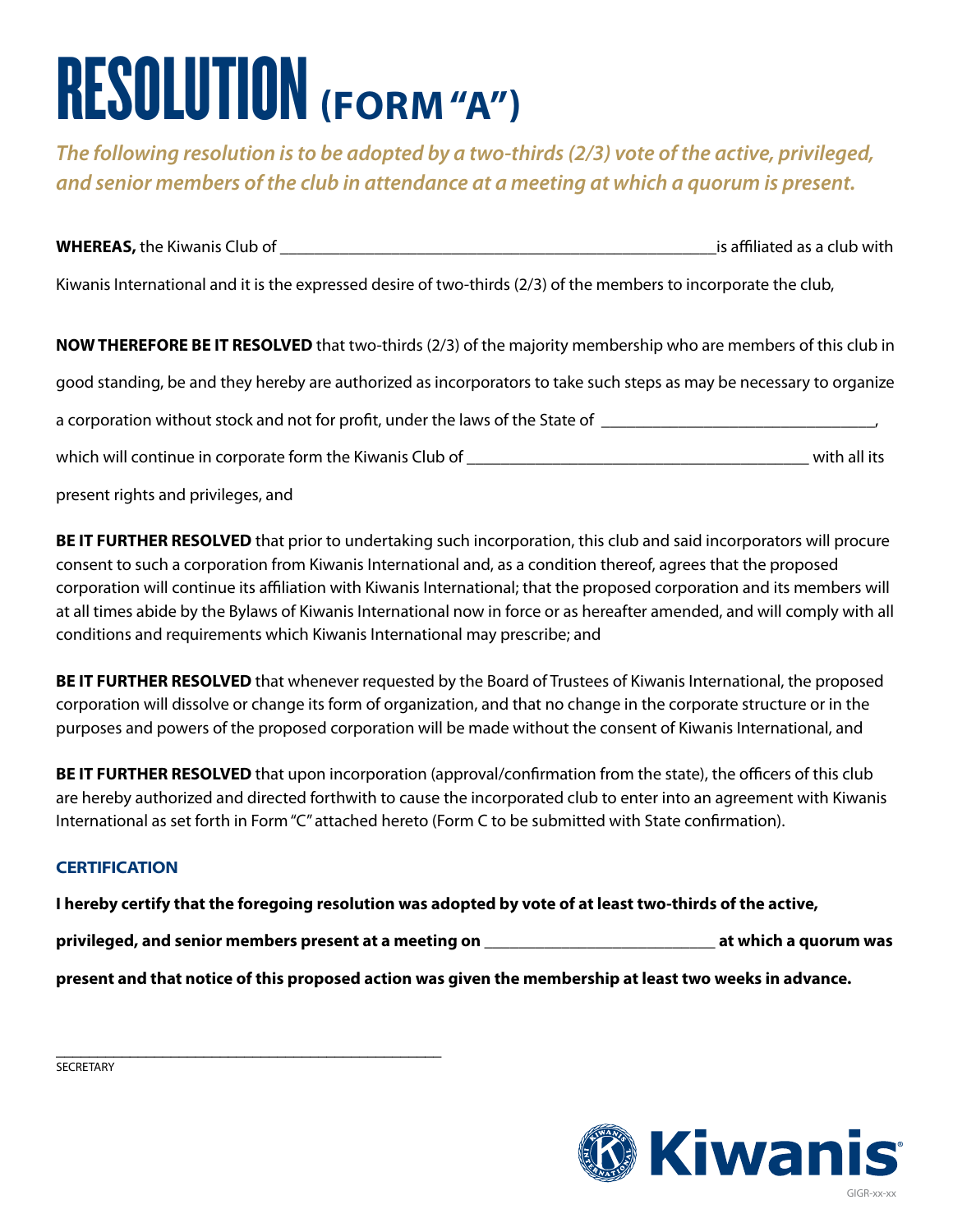# PROCEDURE FOR INCORPORATION

## *of a Kiwanis Club as a Not-For-Profit Corporation in the United States*

This document is for information only and is not a form.

## **STEP 1**

- **1. Adopt the Resolution (Form A).** This must be done by a two-thirds vote of the active members of the club in attendance at a meeting at which a quorum is present (at least two weeks' written notice must be given prior to the meeting). The resolution authorizes the members of the club, named in the copy, to incorporate the club. One copy of the **Resolution (Form A)** is attached.
- **2. Draft the proposed Articles of Incorporation** or other documents required by local statutes to secure incorporation (see How to Write your Proposal on page 2). Incorporation documents must be obtained through the Secretary of State or local government agency handling incorporations.

#### **3. Send Kiwanis International:**

a. one completed and signed copy of the **Resolution (Form A)** b. one photocopy of the proposed Articles of Incorporation c. any other documents required by local statutes to secure incorporation.

*These documents must be sent to Kiwanis International for review prior to filing with the Secretary of State or other Governmental Agency processing not-for-profit corporations.)* 

#### **Kiwanis mailing address:**

Kiwanis International Attn: Member Services 3636 Woodview Trace Indianapolis, Indiana 46268

### **STEP 2**

**1. Your club will receive a Consent (Form B)** once Kiwanis International approves your club's proposed Articles of Incorporation. **Consent (Form B)** authorizes your club to file your Proposed Articles of Incorporation with your state or appropriate governmental agency.

#### **2. Send to your state or appropriate governmental agency:**

- a. one photocopy of **Consent (Form B)**
- b. one photocopy of your proposed Articles of Incorporation
- c. any other documents required by local statutes to secure incorporation

### **STEP 3**

**1. Your club will recieve a certified copy of your Articles of Incorporation** showing the date of filing with the appropriate state or governmental agency once your state or appropriate governmental agency approves your proposal. Your club President and Secretary are authorized to execute the **Agreement (Form C)** immediately upon receiving this certification.

#### **2. Send to Kiwanis International:**

- a. one photocopy of that certified document
- b. One completed and signed copy of the **Agreement (Form C)**
- c. any other documents issued by local statutes to give evidence of incorporation
- **3. Upon receipt of the documents requested above,** Kiwanis International will return one duly executed copy of the **Agreement (Form C)** for your club's incorporation file. A copy of your Certified Articles of Incorporation will be archived in your club's permanent file at Kiwanis International's office.